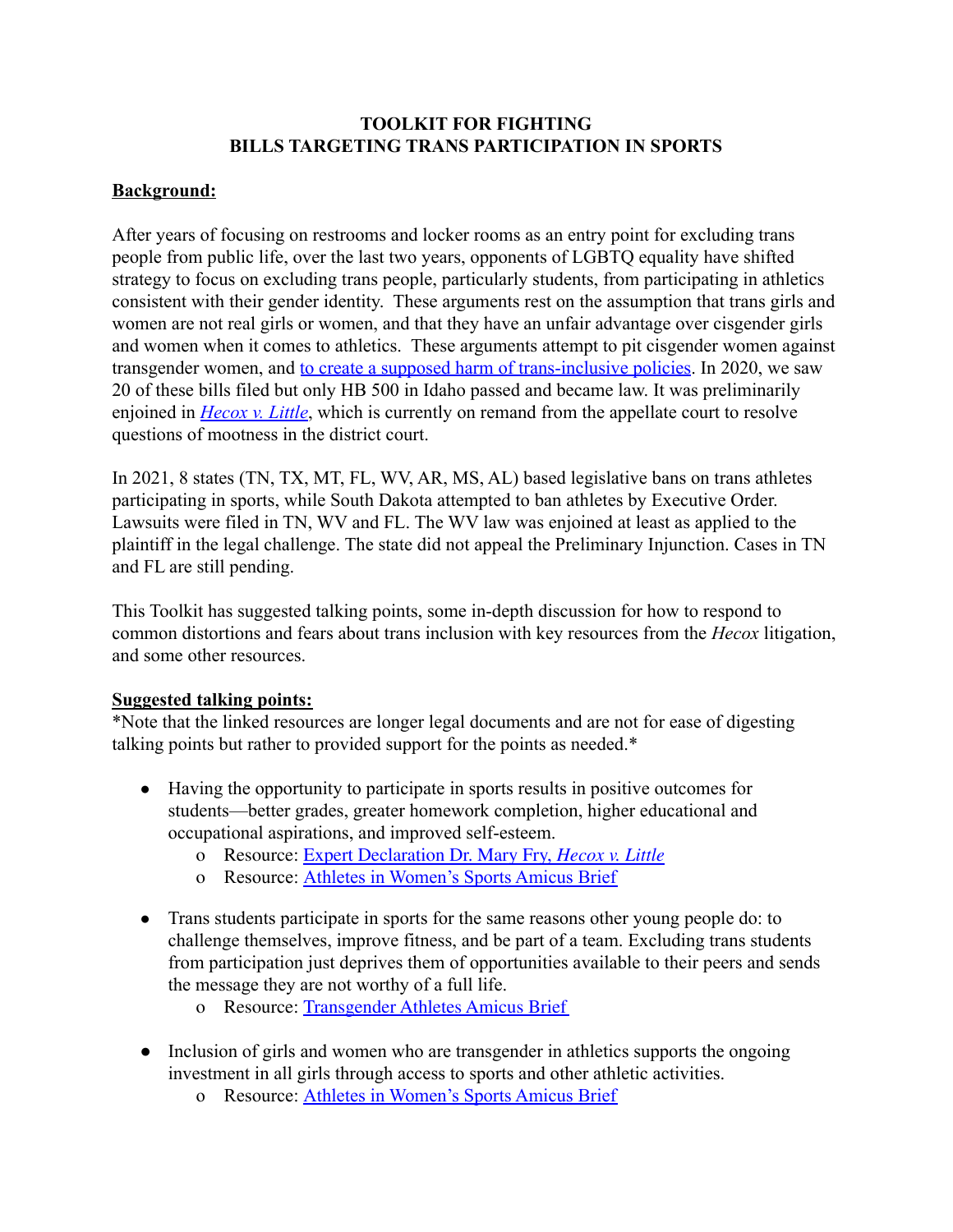- Despite the fact that trans people of all ages have been participating in sports consistent with their gender at all levels for years, we simply have not seen any dominance by trans athletes at any level of competition. Athletic success is based on many disparate factors that vary sport to sport, and being transgender does not give girls who are trans an inherent advantage over girls who are not.
	- o Resource: [Declaration of Helen Carroll, Hecox v. Little](https://www.aclu.org/sites/default/files/field_document/hecox_v_little_-_carroll_declaration.pdf)
- When one trans athlete succeeds, her success is often highly publicized and politicized to the point of suggesting that the only reason for the athlete's success is the fact that the person is trans, and that all trans people are inherently better athletes than all cis people. Neither is true. The fact that an occasional trans person succeeds in sport should not be used to exclude all trans athletes.
- Allowing trans athletes to compete doesn't let boys or men pretend to be transgender just to compete in the girls' or women's category nor does it threaten sex separation in sport generally. In the decades that trans women and girls have been participating in women's sports around the world, there has been no effort to collapse sex separation in sport and no examples of men and boys pretending to be women and girls.
- Because allowing trans girls to compete in girls' sports doesn't hurt anyone, advocates for women and girls in sports such as the National [Women's Law Center, the Women's](https://nwlc.org/wp-content/uploads/2019/04/Womens-Groups-Sign-on-Letter-Trans-Sports-4.9.19.pdf) [Sports Foundation, Women Leaders in College Sports, and others](https://nwlc.org/wp-content/uploads/2019/04/Womens-Groups-Sign-on-Letter-Trans-Sports-4.9.19.pdf) support trans-inclusive policies and oppose efforts to exclude transgender students from participating in sports.
	- o Resource: [Amicus](https://www.aclu.org/sites/default/files/field_document/nwlc_ecf-stamped-hecox-amicus-12.21.2020.pdf) Brief of NWLC et al (Over 60 civil rights and women's rights groups)
	- o Resource: [Athletes in Women's Sports Amicus Brief](https://www.aclu.org/sites/default/files/field_document/athletes_in_womens_sports_brief.pdf)
- The main researcher who has been cited in support of bans on trans athletes, Doriane Lambelet Coleman, [opposes](https://www.idahopress.com/eyeonboise/professor-whose-work-is-cited-in-hb-a-the-transgender/article_0e800202-cac1-5721-a769-3268665316a8.html) these bans and has explained that her research has been misused.
	- o Resource, [Preliminary Injunction Decision,](https://www.aclu.org/sites/default/files/field_document/hecox_v_little_-_order_granding_preliminary_injunction.pdf.) *Hecox v. Little*:
		- "In addition, several of the Act's legislative findings which purportedly demonstrate the "absolute advantage" of transgender women are based on a study by Doriane Lambelet Coleman. Idaho Code § 33-6202(5), (10). Professor Coleman herself urged Governor Little to veto H.B. 500 because her work was misused, and she also endorsed the NCAA's rule of allowing transgender women to participate after one year of hormone and testosterone suppression." *Hecox v. Little*
- Leading women's sports athletes including Billie Jean King, Megan Rapinoe and Candace Parker have weighed-in at the Ninth Circuit in opposition to bills that ban women and girls who are transgender from women's sports.
	- o Resource: [Athletes in Women's Sports Amicus Brief](https://www.aclu.org/sites/default/files/field_document/athletes_in_womens_sports_brief.pdf)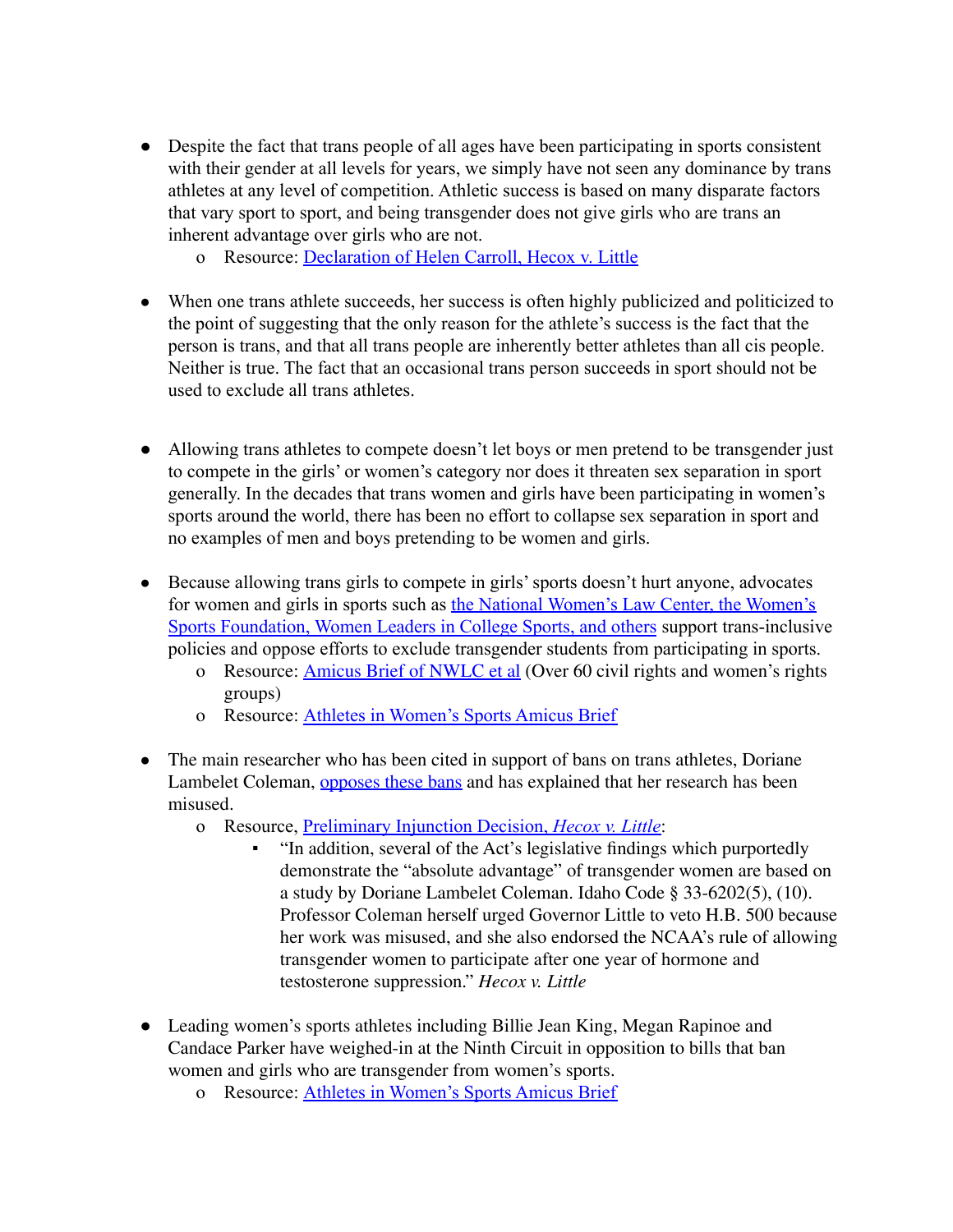- Efforts to ban trans girls from participating in girls' sports jeopardize their mental health, physical well-being and ability to access education opportunities comparable to their peers.
	- o Resource: Expert [Declaration](https://www.aclu.org/sites/default/files/field_document/hecox_v_little_-_adkins_declaration.pdf) of Dr. Deanna Adkins, *Hecox v. Little*
	- o Resource: Expert [Declaration](https://www.aclu.org/sites/default/files/field_document/jack_dec.pdf) of Dr. Jack Turban, *Hecox v. Little*
	- o Resource: Amicus Brief of [American](https://www.aclu.org/sites/default/files/field_document/ama_aap_and_medical_groups.pdf) Academy of Pediatrics et al.
- Requiring girls who are trans to compete on boys' teams, or boys who are trans to compete on girls' teams, effectively excludes them from participating at all.
	- o Resource: [Preliminary Injunction Decision,](https://www.aclu.org/sites/default/files/field_document/hecox_v_little_-_order_granding_preliminary_injunction.pdf.) *Hecox v. Little*
		- "Participating in sports on teams that contradict one's gender identity "is equivalent to gender identity conversion efforts, which every major medical association has found to be dangerous and unethical." Dkt. 58, at 11 (citing Dkt. 58-3, ¶¶ 24–28).33 As such, the Act's categorical exclusion of transgender women and girls entirely eliminates their opportunity to participate in school sports—and also subjects all cisgender women to unequal treatment simply to play sports—while the men in Clark had generally equal athletic opportunities."
- There are real issues with gender parity in sports when it comes to funding, resources, pay equity, and more. Promoting baseless fears about trans athletes does nothing to address those real problems.
- Bills that single out students who are transgender for discrimination violate state and federal constitutional guarantees of equal protection.
	- o Resource, [Preliminary Injunction Decision,](https://www.aclu.org/sites/default/files/field_document/hecox_v_little_-_order_granding_preliminary_injunction.pdf.) *Hecox v Little*
- Sweeping bills that purport to determine a person's sex by documenting the person's chromosomes and reproductive anatomy raise serious privacy and administrability concerns.
	- o Resource: Expert declaration in *Hecox v. Little*, Dr. Sara Swoboda
		- "Sports physicals do not include blood tests for hormone levels or any other purpose. Sports physicals do not include genetic tests for chromosomes or any other purpose. It is also not part of a sports physical to conduct a genital or pelvic examination." Swoboda Dec. ¶ 18.

# **Responding to common objections and concerns**

People approach this issue with pre-existing assumptions about "biological differences" between boys and girls and about the role of hormones like testosterone in athletic achievement. When challenging people's assumptions it is important to first reinforce that trans women and girls are women and girls so it is not appropriate to talk about "biological males" and boys in girls' sports when we are talking about trans-inclusive policies.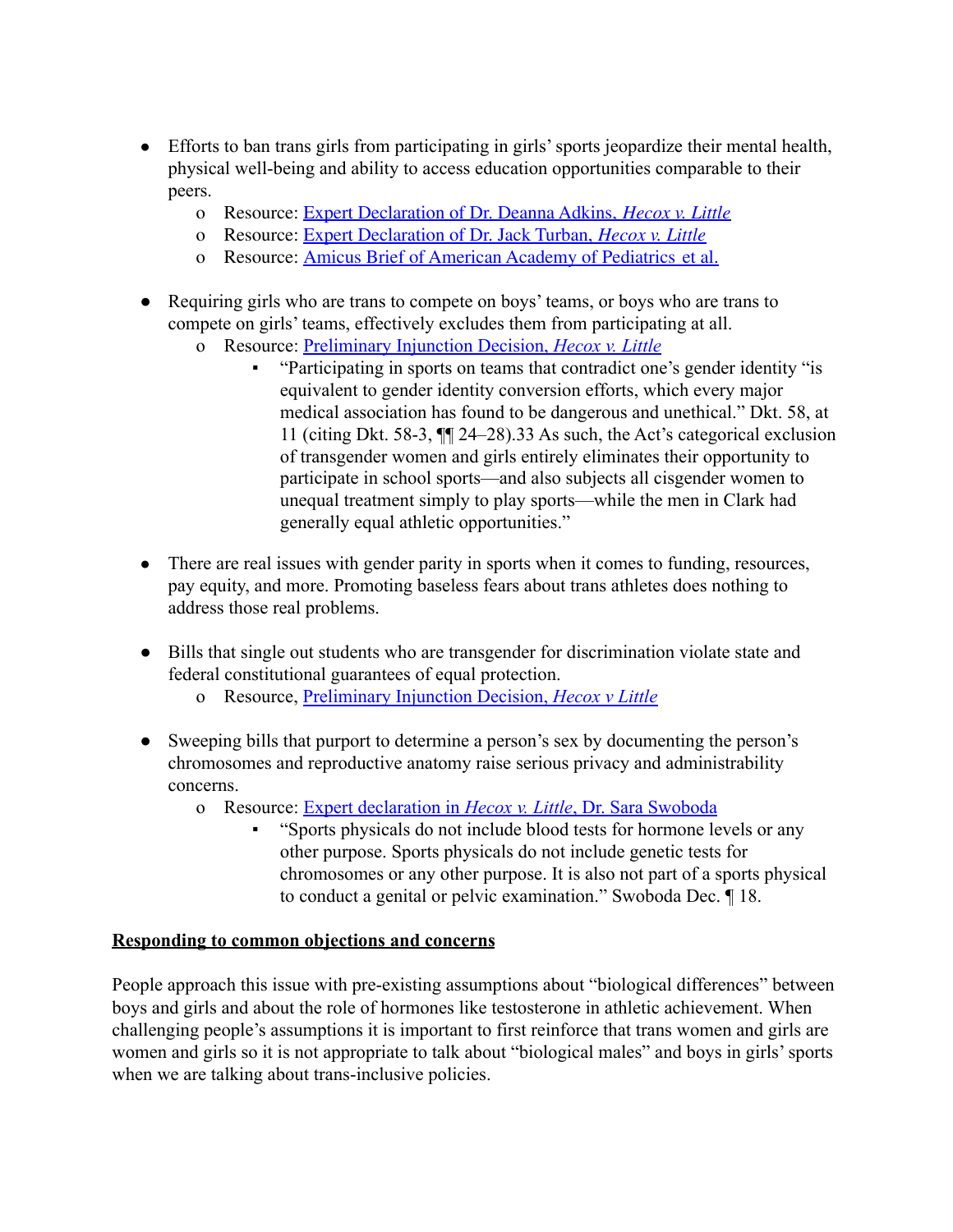It can also be helpful to name people's fears about competitive advantage and provide information that creates a more accurate picture of the role of testosterone on athleticism and other oversimplified assumptions at work here. Trans girls sometimes do win, so it isn't helpful to say that they never do, nor would we want that to be the test. But it can be helpful to point out that despite decades of participation by trans athletes at all levels of competition, there is simply *no* categorical dominance by trans athletes. Trans people, like all people, have varying athletic abilities and shutting them out of sports does nothing but send exclusionary and discriminatory messages about trans people not being "real" men and women and suggesting that cis people need to be protected from their trans peers and colleagues.

In challenging these bills and the narratives that drive them, we also believe that lifting up the stories of trans athletes – who are supported by their families, their teammates and their communities – will help counter some of the worst messaging from the other side and remind people that we are talking about kids who just want to participate in the activities they love.

#### **Alleged Concern: Policies allowing trans women and girls to compete in the female category in sports are new and untested – we don't know what will happen.**

#### **Top-line responses: Trans women and girls have been participating in women's sports for decades.**

Trans people have been participating in sports and other single-sex activities consistent with their gender for years. For most trans people, this is the only feasible way to participate in sports at all. Because trans women and girls are women and girls and trans men and boys are men and boys, nothing about trans participation undermines the single sex nature of existing sex-segregated sports activities.<sup>1</sup>

#### **Alleged concern: Girls and women who are transgender have a "biological advantage" over girls and women who are cisgender in athletics.**

#### **Top-line response: Being transgender does not give girls an inherent advantage over girls who are not transgender.**

The notion that women and girls who are transgender have a competitive advantage in school sports is based on two false premises. The first is that transgender women and girls are really males. But that is not true (see below). The second is that being assigned male at birth give someone an unmitigated competitive advantage in all sports.

<sup>1</sup> For non-binary people, living in a binary world creates many barriers, particularly in the context of binary, single-sex spaces and activities. But the best and only legally defensible way to regulate trans people's access to single-sex spaces and activities is to allow for participation based on what most closely aligns with the person's gender.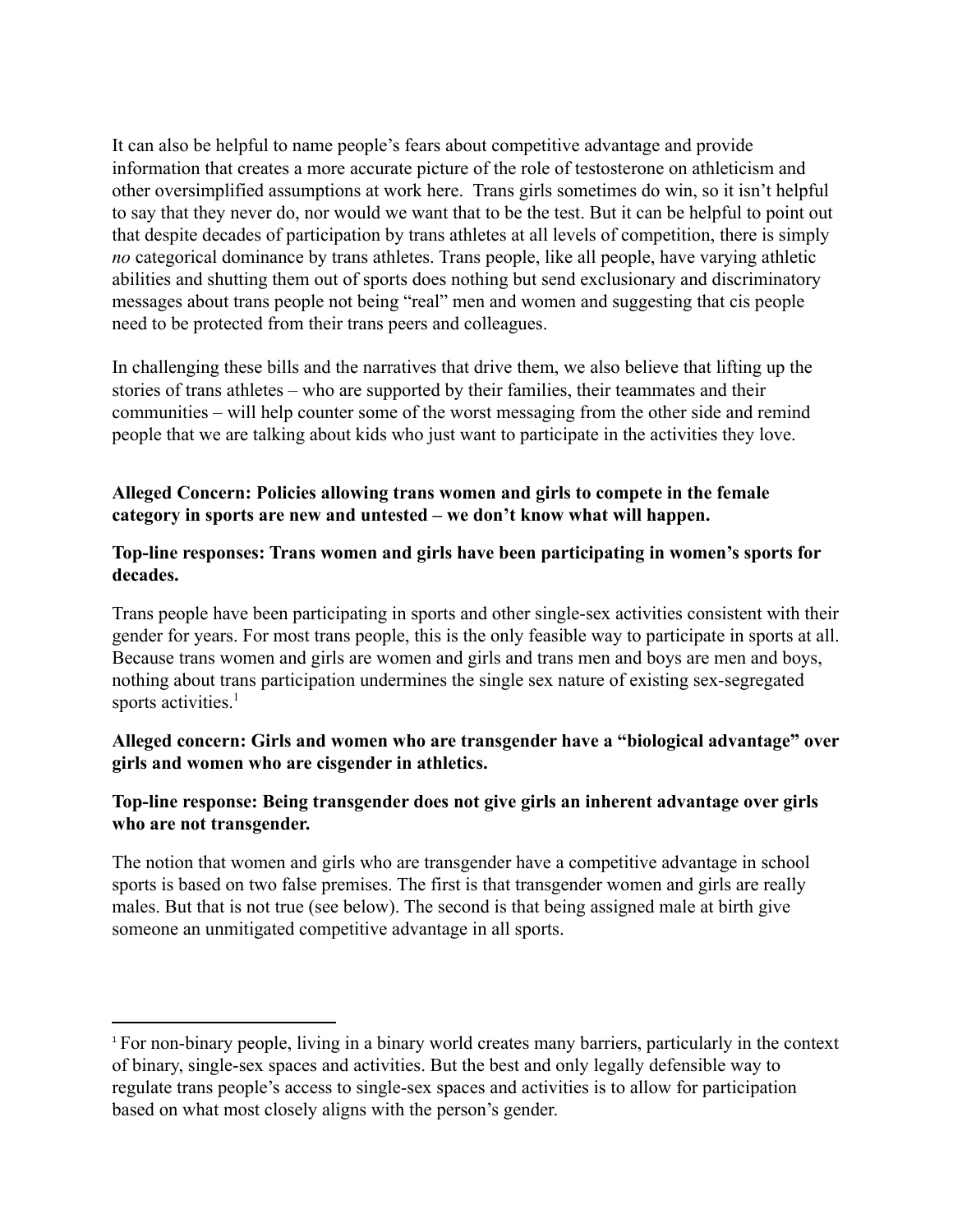There has not been evidence of categorical dominance by women and girls who are trans in women's sports over the decades that trans women and girls have been competing in the women's category.

What we have seen instead are a few lone examples of trans women and girl athletes having some success and then having that success weaponized in defense of policies that would altogether ban trans women and girls from women's sports.

The few examples where trans athletes have gained some minimal success are blown out of proportion and the actual field of competitive parity is obscured. Recently, the success of two Black, young women, runners who are transgender in Connecticut has been used as evidence that transgender girls have an unfair advantage. In a state meet, two trans girls came in first and second and right-wing media immediately capitalized on their hard-won success to claim a threat to cis girls. From cable news to social media, these girls were shamed and called males and their moment of success was completely ruined. When it came time for nationals, one of the two girls didn't even compete because of the shame triggered by the media coverage and the other came in  $30<sup>th</sup>$  and  $31<sup>st</sup>$  in her two events. There was no dominance on the national stage – not even close. Just discrimination and humiliation.

[[NOTE: you may get asked about UPenn swimmer Lia Thomas. Lia has been achieving record-breaking success on the UPenn's women's swim team, including breaking several records. Her performances have been picked up by right-wing media. Lia is an elite swimmer and her sex is attributable to her skill and hard work, not her transness. Lia has met the NCAA requirements to compete on women's teams. The rules require one year of testosterone suppression. Lia has been suppressing her testosterone and taking estrogen for over two years. There will always be some successful trans athletes and they should be celebrated for their hard work not demonized because of who they are.]]

**Alleged concern: Once girls and women who are trans are allowed access to women's sports, there is no basis to maintain single-sex sports categories.**

## **Top-line response: Allowing participation by girls and women who are trans does not change the nature of women's sports and does not inevitably lead to mixed gender sports.**

Girls and women who are trans are girls and women and their participation in the girls' category does not change the nature of the category. Maintaining separate sports for girls is legally justifiable and culturally important because it remains necessary to remedy past discrimination. The purpose of girls' sports is not to 'protect' girls from boys; it is to protect people from systemic gender discrimination that results in the denial of opportunities for girls and transgender people. Across the country, allowing trans people to participate hasn't let boys pretend to be trans so that they can compete in girls' sports—it has simply allowed girls who are trans to have the same opportunity to play as their peers .

## **Alleged concern: Biological differences make boys better at physical activities in the aggregate than girls.**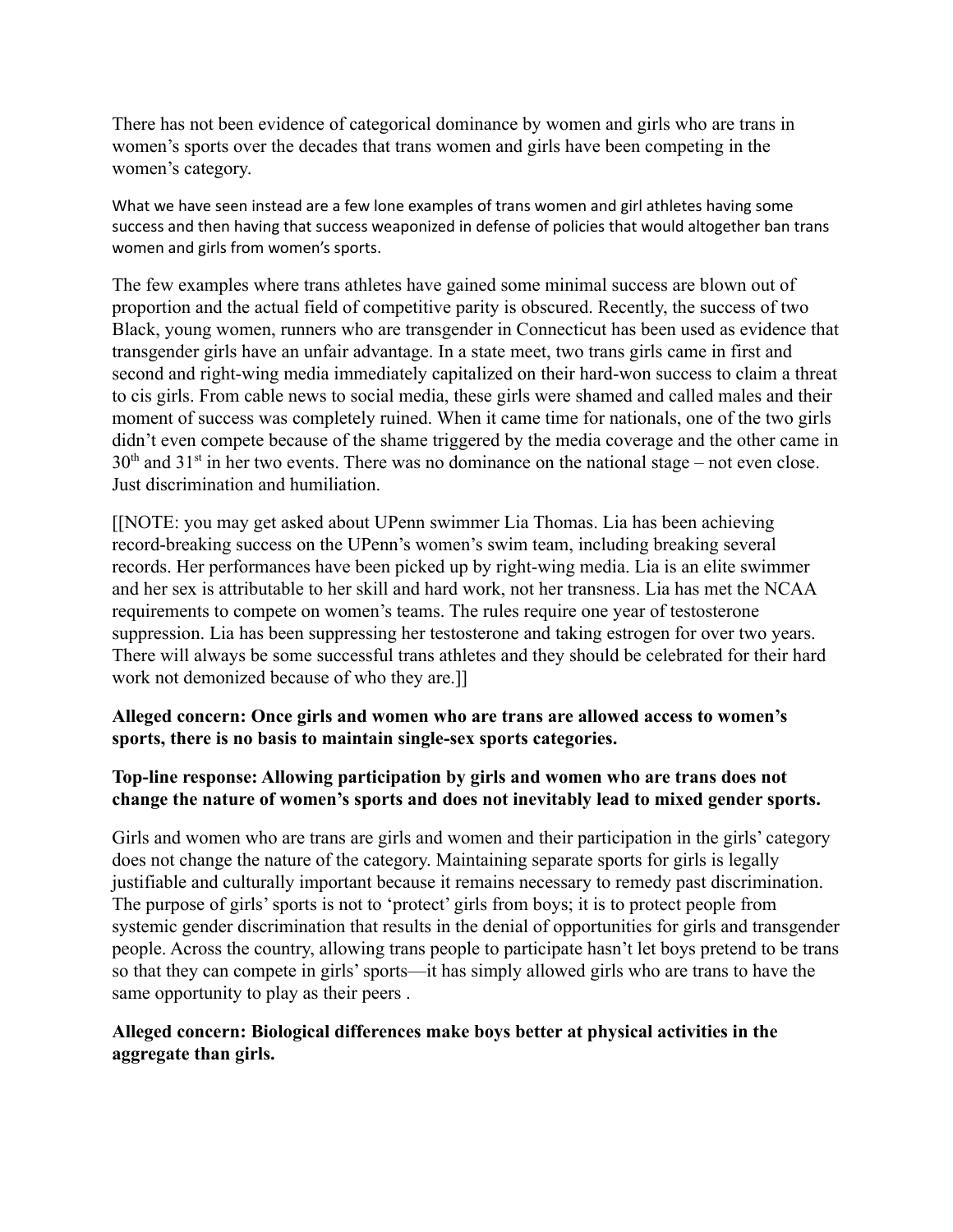## **Top-line response: There are many social and physiological factors that impact success in sports.**

Broad generalizations aren't helpful when trying to ensure equal opportunity for all student athletes. From birth, girls and boys are socialized in ways that impact physical opportunities for growth and development. Moreover, each sport and activity differently advantages different body types – what is takes to be great at gymnastics is different from sprinting is different from swimming – so it is impossible to generalize about any competitive advantage of different body types. In any event, girls who are transgender are not boys and deserve the opportunity to play. Trans athletes don't have a single body type and don't have a systematic advantage. To the extent states are concerned about physiological differences leading to performances gaps typical as between cisgender men and cisgender women, those typical differences derive largely from circulating testosterone. And yet, none of the categorical bans proposed or passed by states actually concerns the sole physiological sex-based characteristic that is known to have some impact on athletic performance. Instead, the bans are tied to a person's reproductive anatomy and chromosomes at birth, neither of which has any impact on athletic ability.

## **Alleged concern: Scientific studies have shown transgender athletes have an unfair advantage.**

## **Top-line response: Scientific studies have not shown such an advantage.**

No large studies have looked specifically at transgender athletes. Study results vary on the impact of hormone levels on performance, and this relationship may differ based on the sport, level of competition, other characteristics of the athlete, and the type of hormones measured. The research does not support the idea of a systematic advantage for trans athletes.

# **Alleged Concern: Girls and women who are transgender are "biologically" male.**

## **Top-line response: Girls and women who are transgender are female. "Biological sex" is more complex and does not break down in a neat male/female binary.**

It is both untrue and unhelpful to refer to trans women as "biological males" and trans men as "biological females".

There are multiple, physiological sex characteristics and they don't always align as all typically male or all typically female. Biological sex characteristics include: chromosomes, hormones, secondary sex characteristics, internal and external reproductive organs, gender identity. Many trans and intersex individuals possess sex characteristics typical of males and females. Many non-trans, non-intersex people do as well. Each characteristic itself does not break down neatly into a binary. For example, there are more chromosomal variations than just XX and XY. Transgender people possess biological characteristics that accord with their gender, particularly those transgender people that access medical care to affirm their gender. For example, a girl who is transgender may have female-typical hormone levels and breasts.

# **Helpful Articles**

● [Transphobia's new target is the world of sports.](https://www.thenation.com/article/trans-runner-daily-caller-terry-miller-andraya-yearwood-martina-navratilova/)